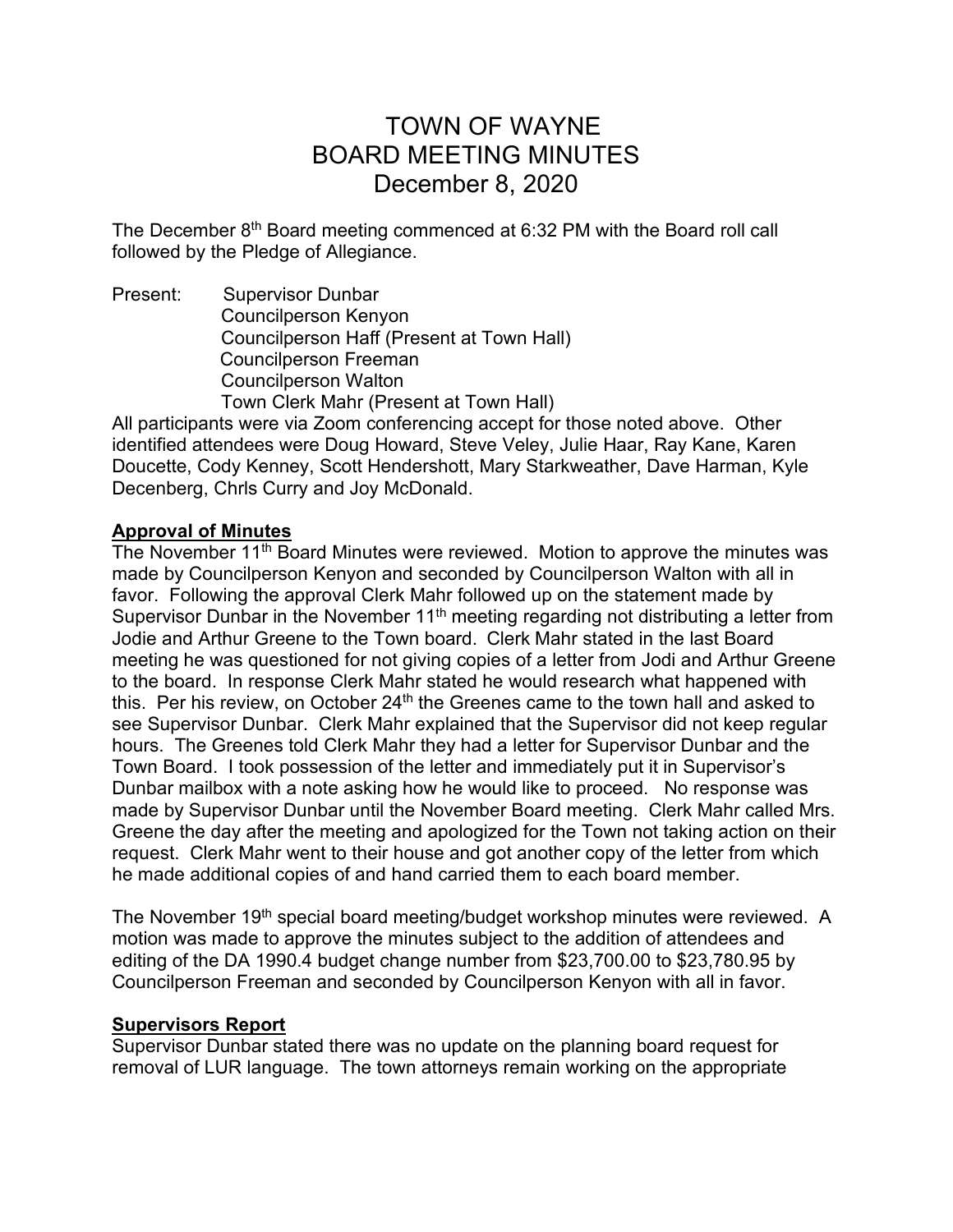modification to the LUR to enable landowners to request repair and construction on the town road right of ways.

Councilperson Walton stated negotiation with the Union are ongoing. The Town gave the Union a proposal to consider and are awaiting a response.

Supervisor Dunbar presented budget modification resolutions for the General and Highway funds:

Debiting A599 Appropriated Fund Balance \$ 8,230.13

Crediting the following:

| A1010.4          | Assoc. of Town Dues                        | 600.00         |
|------------------|--------------------------------------------|----------------|
|                  | A1620.13 Town Clean-Up                     | \$<br>75.00    |
|                  | A1410.46 Clerk Travel                      | \$<br>52.50    |
|                  | A1410.47 Town Clerk Advertising            | \$<br>30.42    |
| A1420.4 Attorney |                                            | \$<br>3,464.50 |
|                  | A1620.417 Town Clean Up                    | \$<br>2,000.63 |
|                  | A1680.26 Central Data Processing Ops.      | \$<br>74.05    |
|                  | A1680.41 Central Data Processing (Ink)     | \$<br>3.58     |
|                  | A3620.45 Code Enforcement Phone            | \$<br>57.82    |
|                  | A3510.48 Control of Dogs Contractual       | \$<br>200.00   |
|                  | A4025.48 Water Systems Supplies            | \$<br>40.30    |
|                  | A4050.11 Watershed Inspections             | \$<br>1,450.00 |
|                  | A4050.4 Public Health Sanitary Contract \$ | 20.00          |
|                  | A8010.1 Zoning Sec. Contractual            | \$<br>139.00   |
|                  | A8010.47 Zoning Advertising                | \$<br>17.37    |
|                  | A8020.47 Planning Advertising              | \$<br>4.96     |
|                  |                                            |                |

Debiting DA599 Appropriated Fund Balance \$ 33,408.27

Crediting:

| DA5110.4 | General Repairs Road |  | \$33,408.27 |
|----------|----------------------|--|-------------|
|----------|----------------------|--|-------------|

A motion to approve the budget modification for the General Fund was made by Councilperson Kenyon and seconded by Councilperson Freeman with the voting as follows:

| <b>Councilperson Kenyon</b>  | Yes       |
|------------------------------|-----------|
| <b>Councilperson Freeman</b> | Yes       |
| <b>Supervisor Dunbar</b>     | Yes       |
| <b>Councilperson Walton</b>  | Yes       |
| <b>Councilperson Haff</b>    | <b>No</b> |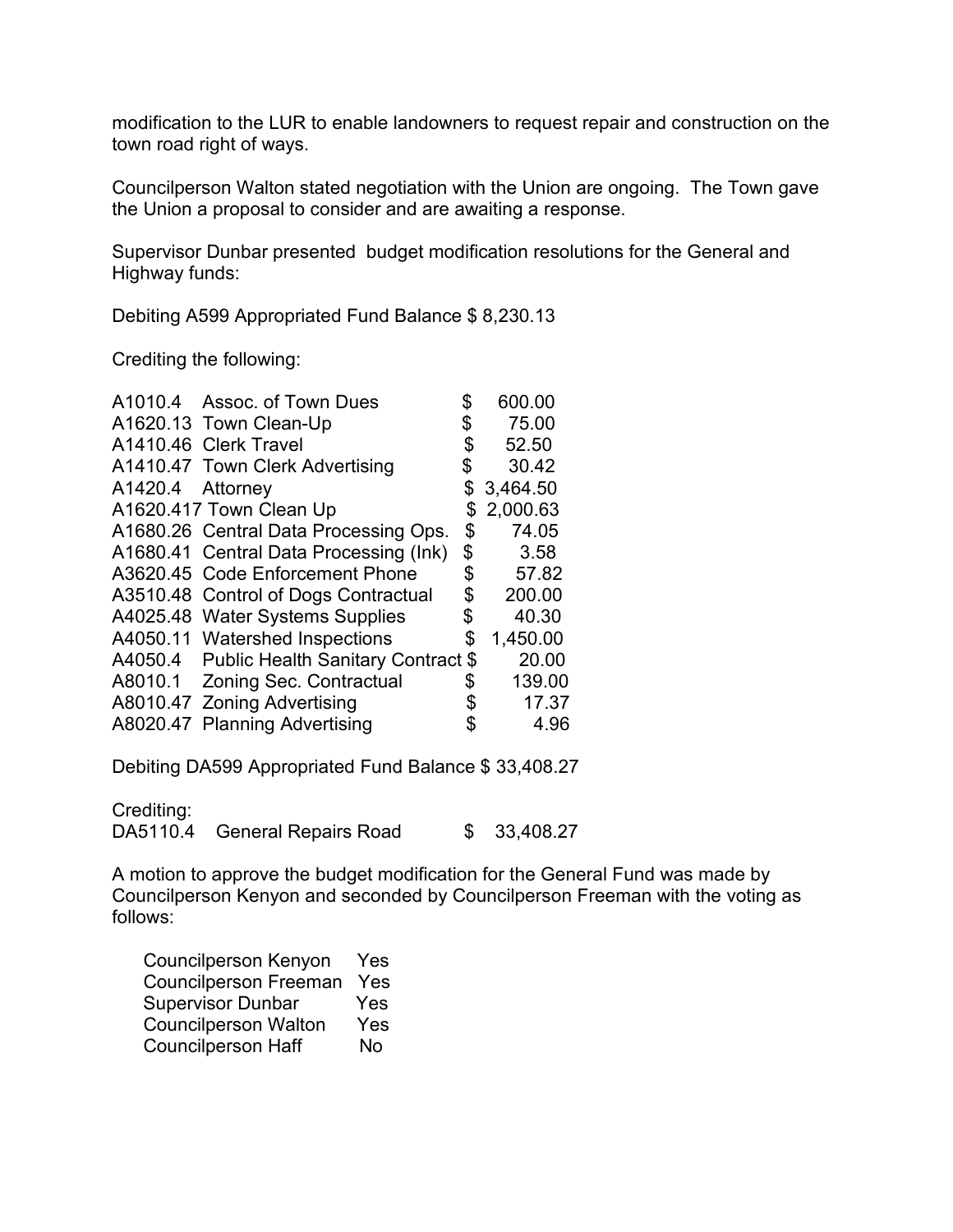A motion to approve the budget modification for the Highwayl Fund was made by Councilperson Kenyon and seconded by Councilperson Freeman with the voting as follows:

| <b>Councilperson Kenyon</b>  | Yes |
|------------------------------|-----|
| <b>Councilperson Freeman</b> | Yes |
| <b>Supervisor Dunbar</b>     | Yes |
| <b>Councilperson Walton</b>  | Yes |
| <b>Councilperson Haff</b>    | Yes |

Supervisor Dunbar discussed an alternative option to having an Abstract 13 approved the end of the year. Instead the remaining expenses incurred this year could be recorded as accruals against the 2020 budget and could be approved for payment at the January board meeting. Supervisor Dunbar also stated he was getting the books in order for transitioning to the 2021 budget.

The monthly Supervisor Report was reviewed. Supervisor Dunbar stated that the Keuka Lighting line item discrepancy still needed to be addressed. Councilperson Haff expressed concern on why this has not been straightened out. Councilperson Haff also brought additional questions regarding General budget line items on the Health Oficer, Contractual Town Hall, and on the payments made to the Deputy Highway Superintendent. Councilperson Haff stated it is difficult to vote on a budget modification when it is received on the day of the meeting and it makes it extremely difficult to monitor the budget. Supervisor Dunbar stated he he was still straightening the accounting out and suggested detailed budget and expense questions should be handled off line. Councilperson Haff stated he has tried to contact Supervisor Dunbar off line with no success.

Councilperson Kenyon asked for clarification on the Trust & Agency line item. Supervisor Dunbar stated that the figures don't always tie at the end of the month depending upon when NYS retirement fund deposits the portion of the Highway personal checks received.

Councilperson Kenyon made a motion to approve the Supervisor's report, seconded by Councilperson Walton with the voting as follows:

| <b>Councilperson Kenyon</b>  | Yes       |
|------------------------------|-----------|
| <b>Councilperson Freeman</b> | Yes       |
| <b>Supervisor Dunbar</b>     | Yes       |
| <b>Councilperson Walton</b>  | Yes       |
| <b>Councilperson Haff</b>    | <b>No</b> |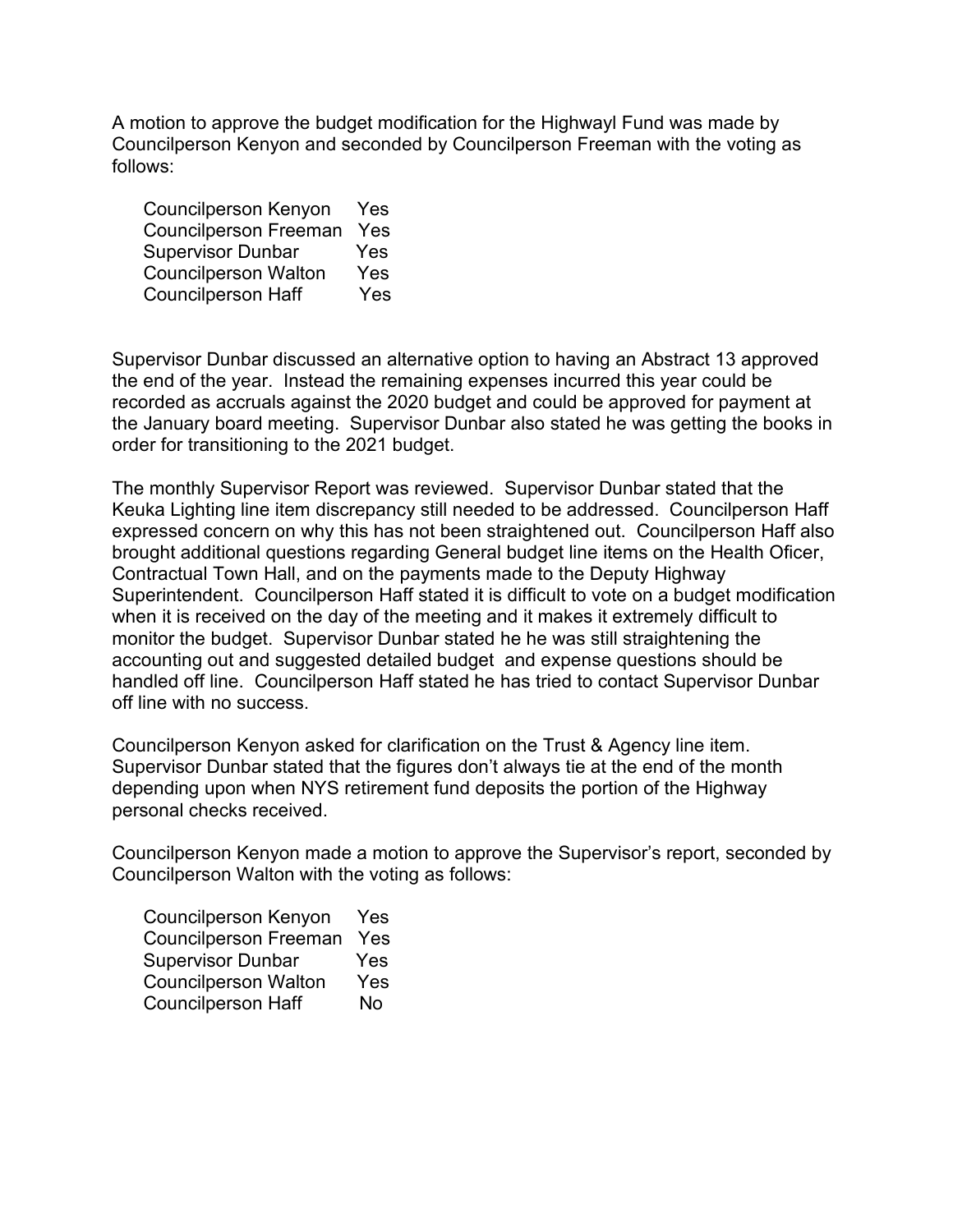## **Clerks Report**

The Clerk's monthly report for November was presented with no discussion. Motion to approve the Clerk's Report was made by Councilperson Kenyon and seconded by Councilperson Haff with all in favor.

Abstract 12 Vouchers submitted were broken down by:

| • General Account | Vouchers 247 - 270 | \$15,745.99 |
|-------------------|--------------------|-------------|
| • Highway Account | Vouchers 123 - 130 | \$24,152.54 |

A motion was made by Councilperson Freeman and seconded by Councilperson Walton pay the Watershed administrator, Amy Gush, \$200 for usage of her personal cell phone with the voting as follows:

| <b>Councilperson Kenyon</b>  | Yes |
|------------------------------|-----|
| <b>Councilperson Freeman</b> | Yes |
| <b>Supervisor Dunbar</b>     | No  |
| <b>Councilperson Walton</b>  | Yes |
| <b>Councilperson Haff</b>    | Yes |

Motion to approve the vouchers was made by Councilperson Haff and seconded by Councilperson Freeman with all in favor.

#### **Justice Report**

The yearly justice audit remains open. Supervisor Dunbar to engage Deborah Castle to assist in December. Clerk Mahr will research what some of the other towns are doing regarding redact names appearing in the monthly reports.

## **Assessor Report**

Assessor Oliver included in the Board packet a memo asking for Cell Tower tax impact and requesting he receive a 1099 form this year for his work on the revaluation.

## **2021 Taxes**

Clerk Mahr stated that the preliminary schedule for receiving the 2021 Property taxes from Steuben County is the week of December 21.

## **Highway Superintendent**

Superintendent Howard reported that 419.2 gallons of fuel was used in November. Sanding of Town roads has begun. Driveway pipes have been replaced on Sleve and Hyatt Hill Roads. Road sweeping also has started in accordance with the Steuben County shared services contract. Superintendent Howard also reviewed a list of typical equipment maintenance activities that took place through the month. Superintendent also asked if the Board would like to reconsider the tractor purchase that was tabled earlier in the year. Supervisor Dunbar said they would need to meet to review an updated the equipment plan to set the appropriate priorities. Superintendent Howard should prepare a baseline on the current status of the Town equipment.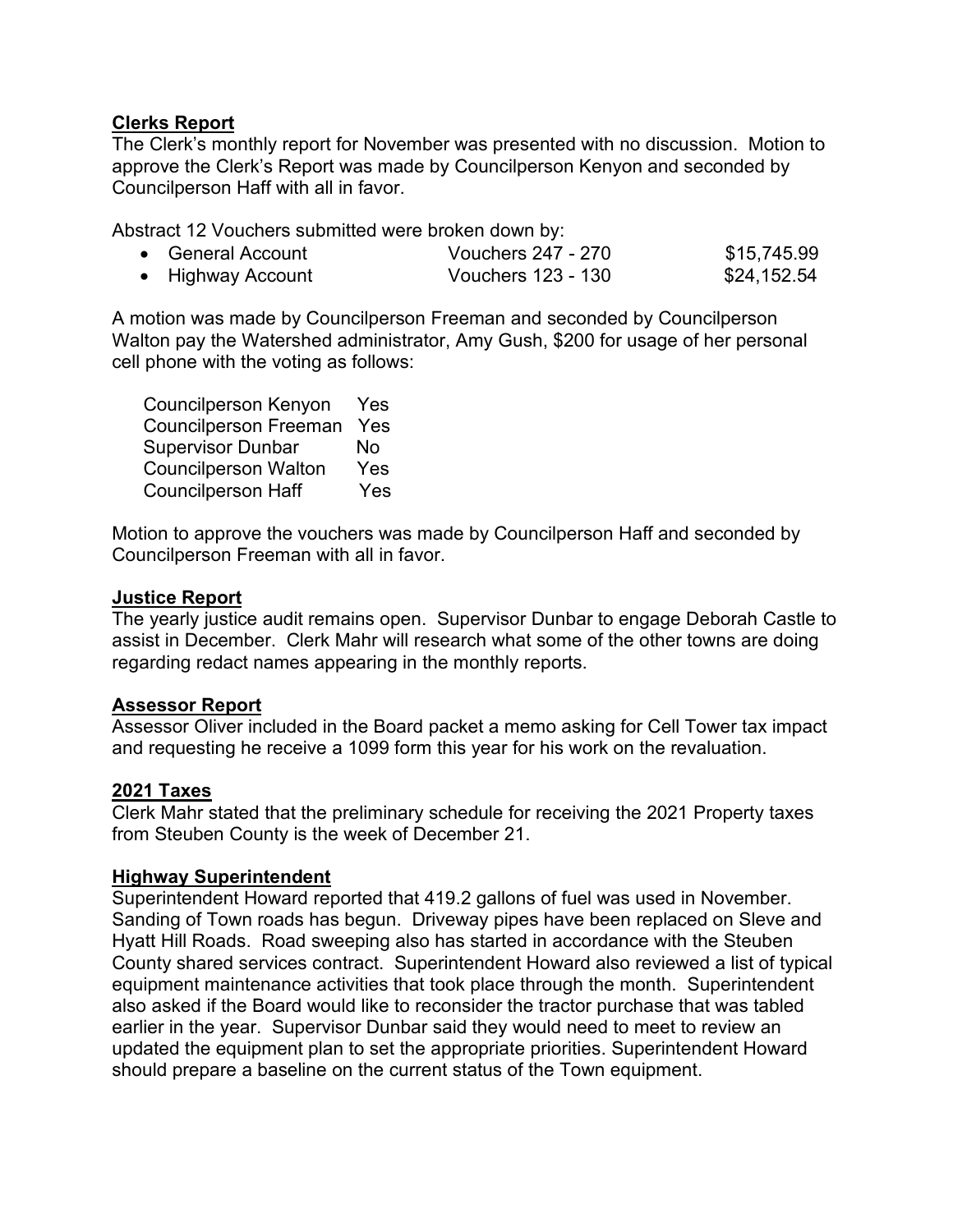Superintendent Howard asked Supervisor Dunbar for assistance in preparing Chips information. He needs list of checks and associated invoices to submit for reimbursement.

## **Code Enforcement Officer**

The monthly code enforcement was reviewed with no discussion. The zoning board minutes were reviewed with no discussion. The ZBA meeting held on 12/7 had neighborhood participation regard the proposed Morrison variance. The planning board minutes are in draft mode pending the committee meeting on December 14<sup>th</sup>.

## **Watershed**

The monthly watershed report was presented with no discussion.

#### **Dog Control Officer**

The monthly dog license report was reviewed with no discussion. No detail DCO report was presented. Councilperson Kenyon asked Supervisor Dunbar where he was at for arranging meeting with her , DCO Howard and Harter Secrest on the dog laws. Supervisor Dunbar to follow up.

#### **History**

A history department update was provided with no discussion.

#### **Web Statistics**

Report reviewed with no discussion.

#### **New Business**

The County has issued a notice on the requirement for towns to have a New York State Mandatory Emergency Plan in place. The Board will review this project in January. A listing of the County Shared Services agreements was also provided to the Board for informational purposes.

In place of the annual Town volunteer dinner recognition event the Board agreed to procure \$40 Visa gift cards for its volunteers. Motion to approve the purchase of the gift cards was made by Councilperson Haff and seconded by Councilperson Kenyon with all in favor. Supervisor Dunbar to procure the gift cards and meet with Clerk Mahr to mail them out for the holiday.

## **Public Comments**

Mr. Steve Veley expressed concern about the Coryell Road Project and its lack of progress. Mr. Veley said the road is in need of great repair and the residents are becoming increasingly frustrated with the periods of time where no work seems to be performed. Councilperson Walton suggested Mr. Veley have a direct conversation with Superintendent Howard on subject. Mr. Veley stated he has been difficult to get ahold of. Supervisor Dunbar suggested Mr. Veley meeting with Superintendent Howard and himself at the Town Hall on Wednesday December 9<sup>th</sup>.